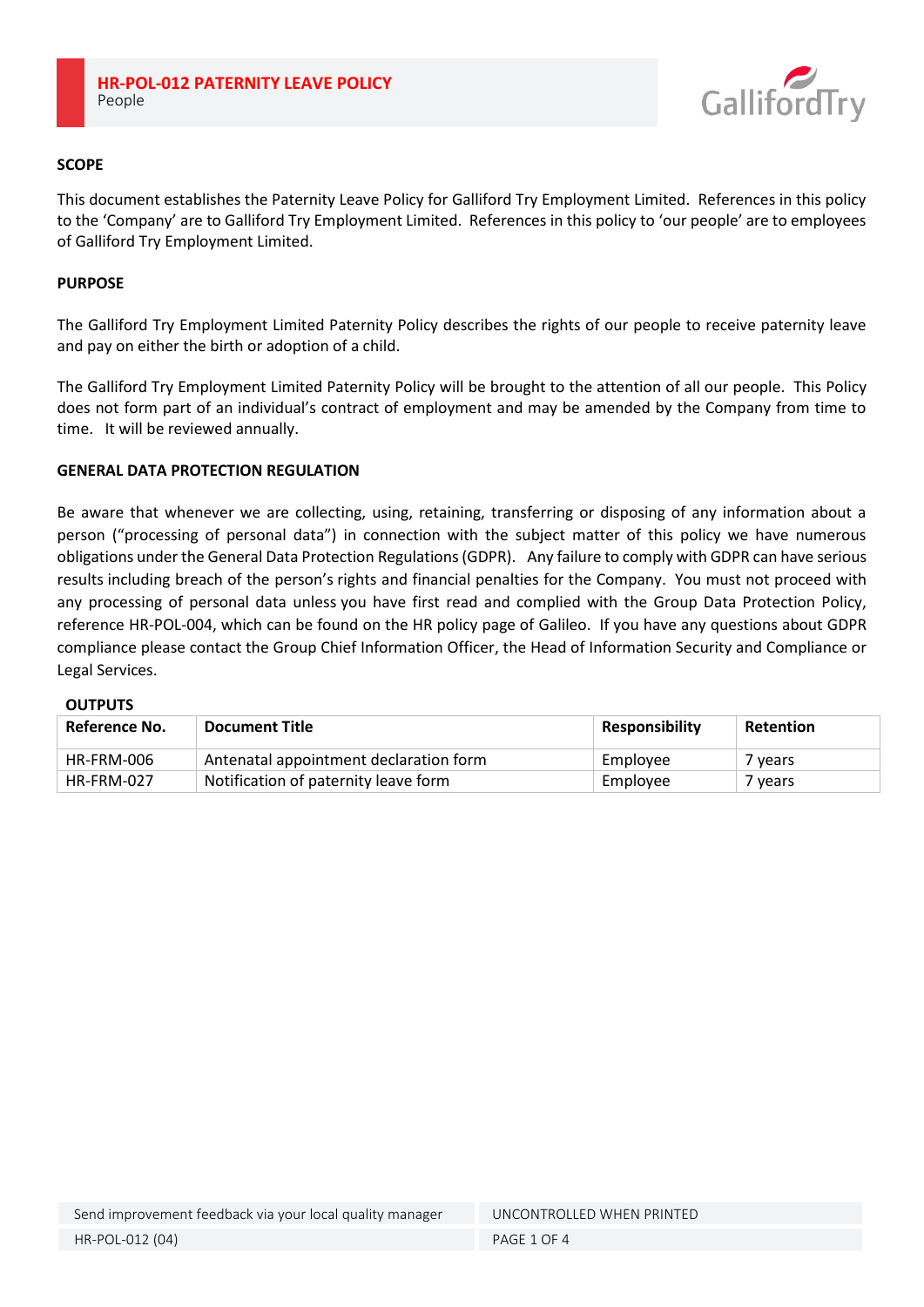

### **PATERNITY LEAVE POLICY**

# **1. Eligibility**

- 1.1 The right to Paternity Leave is available to:
	- The biological father of a child;
	- A person who is married to, the civil partner of, or the partner of, a child's mother;
	- The individual who does not take adoption leave in the circumstance where a couple jointly adopt a child;
	- The spouse, civil partner, or partner of a child's adopter.
	- The intended parent (if you are having a baby through a surrogacy arrangement and the other parent is taking surrogacy leave and pay, the other parent (irrespective of gender), may take paternity leave)
- 1.2 The definition of partner includes same sex partners.
- 1.3 The individual must have, or expect to have, responsibility for the child's upbringing and be taking the leave to care for the child. Paternity leave is not available to biological fathers who are not likely to have parental responsibility for their child.
- 1.4 To qualify for Statutory Paternity Leave our people must have at least 26 weeks of continuous service by the end of the 15<sup>th</sup> week before the Expected Week of Confinement (EWC).

# **2. Period of Leave**

Our people who meet the eligibility requirements above, may take one or two weeks' Paternity Leave in a single block, within eight weeks of the child's birth or adoption, or of the first day of your partner's expected week of childbirth, if the baby is born prematurely. If only one week is taken, then the entitlement to a further week will be forfeited. The leave entitlement will not be affected by the birth of more than one child from the same pregnancy e.g. if twins are born the individual will still only be entitled to take up to two weeks leave.

### **3. Notice Period for Applications**

Where you wish to request Paternity Leave in respect of a birth of a child you must give your line manager 15 weeks' written notice of the date on which your partner's baby is due, the length of Paternity Leave you wish to take and the date on which you wish the leave to commence. This should be provided by completing a Notification of Paternity Leave form (HR-FRM-027).

### **4. Starting Your Leave**

- 4.1 Paternity Leave can commence on any day of the week on or following the child's birth but must be completed within 56 days of the actual date of birth of the child (or if the child is born early, within the period from the actual birth up to 56 days after the expected week of birth). Childbirth is defined as "the birth of a child whether living or dead after 24 weeks of pregnancy". An individual who suffers a stillbirth has the right to the above paternity provisions
- 4.2 In the case of an adopted child, you must give written notice of your intention to take Paternity Leave no later than seven days after the date on which notification of the match with the child was given by the adoption agency.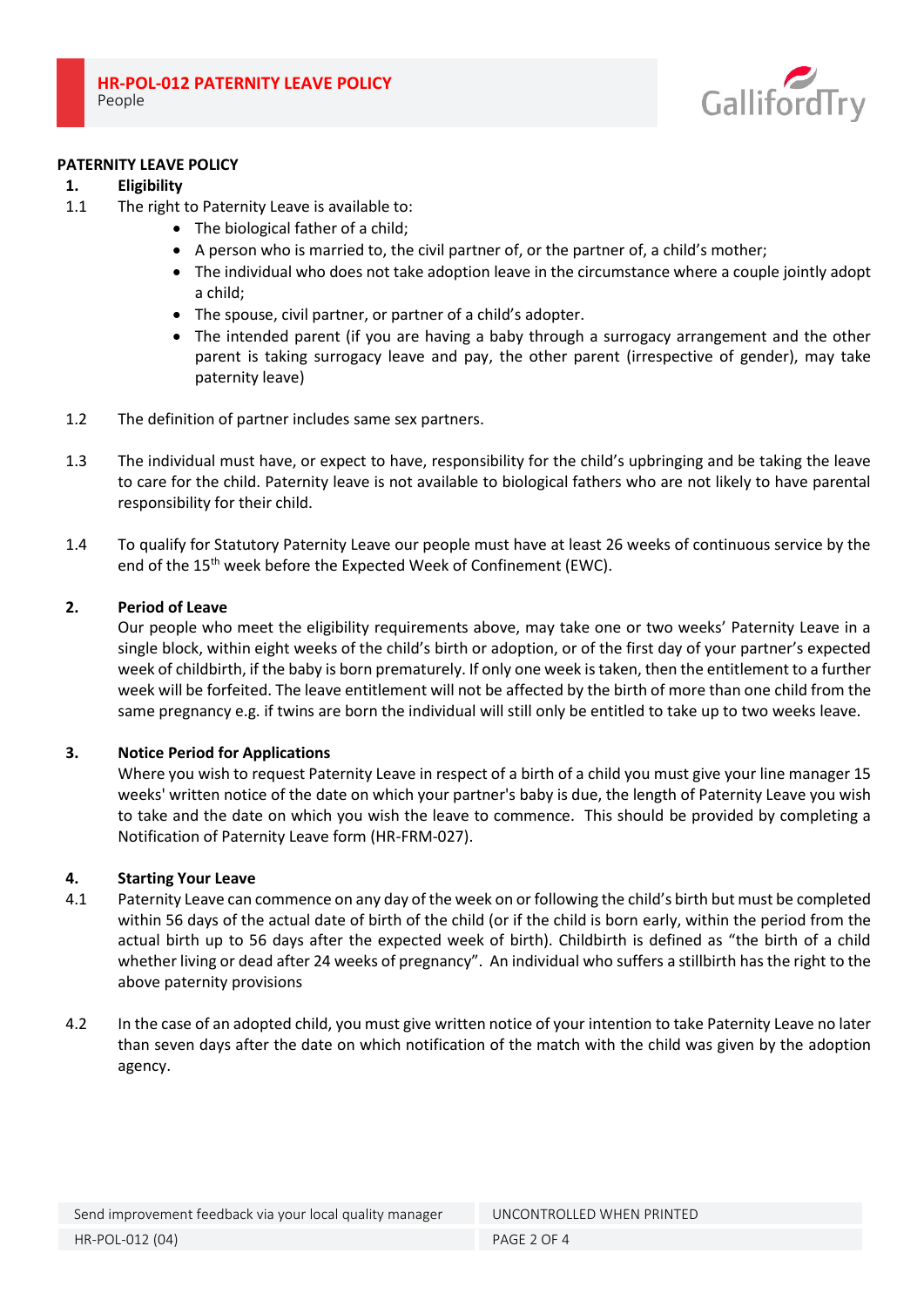

# 4.3 The notice must specify:

- The date the child is expected to be placed for adoption,
- The date you intend to start Paternity Leave,
- The length of the intended Paternity Leave period and
- The date on which the co-adopter/partner was notified of having been matched with the child
- 4.4 If you subsequently wish to change the start date of your Paternity Leave, you must give 28 days' written notice of the revised start date. Failure to give the correct notification of a revised start date means the Company has the right to delay/change your chosen start date**.**

### **5. Ineligible for Paternity Leave**

If you do not meet the eligibility requirements stated above, payroll will provide you with form OSPP1 which will explain why your application has been denied.

# **6. Paternity Pay/Statutory Paternity Pay**

- 6.1 In this paragraph, Relevant Period means the eight-week period ending with the **Qualifying Week** which is the end of the 15th week before the Expected Week of Childbirth or the week in which you or your Partner were notified of being matched with the child.
- 6.2 If you take Paternity Leave in accordance with this policy, you are entitled to receive Statutory Paternity Pay/Company Paternity Pay providing you comply with the requirements set out in this policy and during the Relevant Period, your average weekly earnings are not less than the lower earnings limit set by the government.
- 6.3 For information regarding the actual amount of paternity pay you will receive please refer to the HR Hub. The amount will be calculated based on one week full (basic salary) pay and one week Statutory Paternity Pay.
- 6.4 **PLEASE NOTE**: Additional Paternity Leave is no longer available due to a statutory change. However, you may be entitled to Shared Parental Leave. Further details about Shared Parental Leave are contained in our Shared Parental Leave (Birth) Policy or our Shared Parental Leave (Adoption) Policy.

### **7. Antenatal Care**

- 7.1 If you are an expectant father or the partner of a pregnant woman you will be entitled to paid time off work to accompany her to up to two of her antenatal appointments. You will be entitled to take up to a maximum of 6.5 hours off work per appointment, to include travel and waiting time. For these purposes, 'partner' means the spouse or civil partner of the pregnant woman or a person (of either sex) in a long-term relationship with her. You will be entitled to unpaid time off work to attend further antenatal appointments.
- 7.2 You should give your line manager as much notice as is reasonably possible of the antenatal appointment. In advance of the appointment you must complete the Antenatal Appointment Declaration Form available on the HR section of the BMS or from the HR Administrators, confirming your right to take the leave. The leave must be authorised in advance by your line manager, who can reasonably refuse your request for the leave according to business need.